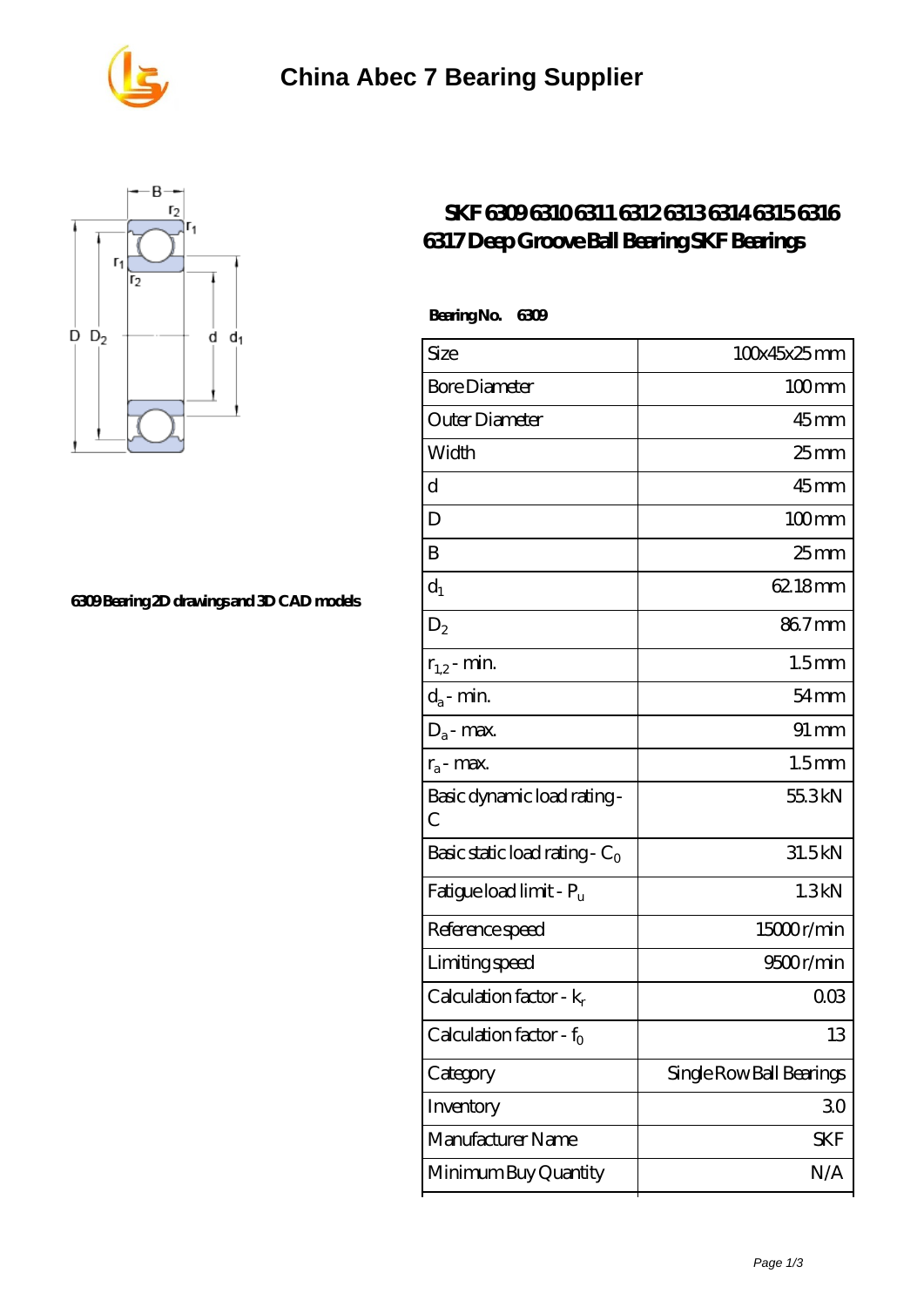

## **[China Abec 7 Bearing Supplier](https://m.seahorse-design.com)**

| Weight/Kilogram                    | 083                                                                                                                                                                                 |
|------------------------------------|-------------------------------------------------------------------------------------------------------------------------------------------------------------------------------------|
| Product Group                      | <b>BOO308</b>                                                                                                                                                                       |
| Enclosure                          | Open                                                                                                                                                                                |
| Precision Class                    | ABEC 1   ISO PO                                                                                                                                                                     |
| Maximum Capacity / Filling<br>Slot | No                                                                                                                                                                                  |
| Rolling Element                    | <b>Ball Bearing</b>                                                                                                                                                                 |
| Snap Ring                          | No                                                                                                                                                                                  |
| <b>Internal Special Features</b>   | No                                                                                                                                                                                  |
| Cage Material                      | <b>Steel</b>                                                                                                                                                                        |
| Internal Clearance                 | CO-Medium                                                                                                                                                                           |
| Inch - Metric                      | Metric                                                                                                                                                                              |
| Long Description                   | 45MM Bore; 100MM<br>Outside Diameter; 25MM<br>Outer Race Diameter;<br>Open; Ball Bearing; ABEC 1<br>ISO PQ No Filling Slot; No<br>Snap Ring, No Internal<br><b>Special Features</b> |
| Category                           | Single Row Ball Bearing                                                                                                                                                             |
| <b>UNSPSC</b>                      | 31171504                                                                                                                                                                            |
| Harmonized Tariff Code             | 8482105068                                                                                                                                                                          |
| Noun                               | Bearing                                                                                                                                                                             |
| <b>Keyword String</b>              | Ball                                                                                                                                                                                |
| Manufacturer URL                   | http://www.skf.com                                                                                                                                                                  |
| Manufacturer Item Number           | 6309                                                                                                                                                                                |
| Weight/LBS                         | 1.83                                                                                                                                                                                |
| Outside Diameter                   | 3937Inch   100Millimeter                                                                                                                                                            |
| Outer Race Width                   | 0.984 Inch   25 Millimeter                                                                                                                                                          |
| Bore                               | 1.772Inch   45 Millimeter                                                                                                                                                           |
| $d_1$                              | 62.18mm                                                                                                                                                                             |
| $D_{2}$                            | 86.7mm                                                                                                                                                                              |
| $r_{1,2}$ min.                     | 1.5 <sub>mm</sub>                                                                                                                                                                   |
| $d_{a}$ min.                       | $54 \text{mm}$                                                                                                                                                                      |
|                                    |                                                                                                                                                                                     |